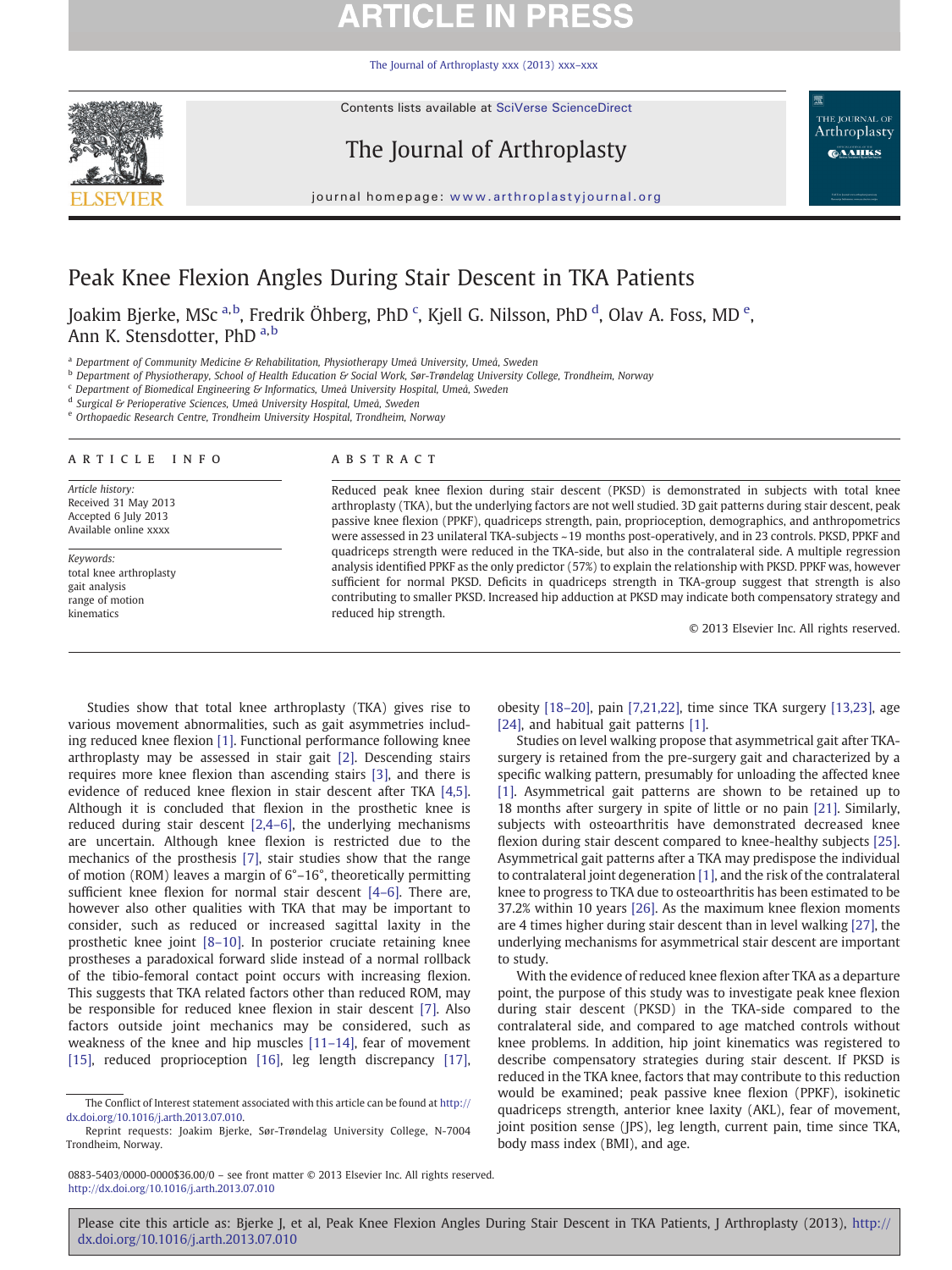# Materials and Methods

# Participants

This cross-sectional study took place in the period of October 2010 to December 2010. It was conducted according to the guidelines of the Helsinki declaration, and informed consent with detailed information about the study was obtained from all participants. Ethical approval was granted by the Regional Committees for Medical and Health Research Ethics (REC). Via the orthopedic department 139 enquiries were sent to subjects who had surgery  $\geq$  one year to  $\leq$  three years ago with unilateral TKA with a cemented Duracon prosthesis from Stryker Orthopedics (Howmedica, Rutherford, NJ); a posterior cruciate ligament-retaining prosthesis with fixed-bearing platform and without a patella component. The timeframe was selected to avoid the post-surgical early symptoms such as acute pain and swelling, and assure resolution of post-surgical symptoms that may interfere with gait [\[28\].](#page-3-0) Fifty-two TKA patients volunteered to participate and 23 of them filled the criteria and were included in the study. Twenty-three age and gender matched control subjects without knee problems were recruited from the university and hospital staff. For all participants, inclusion criteria were  $<$  65 years of age to exclude age-related physical limitations,  $BMI < 35$ , no diagnosed neurological or orthopedic conditions (other than TKA). The characteristics of the participants are presented in Table 1.

# Laboratory Procedure

The stair descent was assessed with a custom-made free standing staircase module without handrail, three steps up and three steps down, dimensioned according to normal stair standards; step 18 cm and tread 26 cm. The subjects were asked to descend the stairs in a step-over-step pattern in a self-selected, normal and comfortable pace with a total of six trials. All subjects performed the first three trials with the right foot on the first step and the three last trials with the left foot on the first step. The PPKF measurements were performed with the subjects resting relaxed in supine position on a therapy bench while the therapist moved each knee toward flexion with the foot in contact with the support surface, until a tight end feel. JPS was assessed with the subjects blindfolded and seated at the edge of the bench with feet hanging freely. The therapist actively moved each leg to a random knee angle, held for 3 s and then returned back to the starting position. The subject was then asked to reposition the leg into the same knee angle.

Whole body kinematics to assess PKSD, ipsilateral hip adduction at PKSD, PPKF, and JPS was recorded at 100 Hz with an eight-camera system (Oqus, Qualisys, Sweden) and compiled into three dimensional animations (Qualisys Track Manager, 2.6 682, Qualisys, Sweden). The camera system was calibrated prior to each session and the global coordinate system was defined as; medio-lateral X, antero-posterior Y, and vertical Z. System accuracy was measured with an average residual of  $\approx$  0.5 mm. Infrared light emitted from the cameras was reflected from 34 spherical 19 mm reflex markers attached to defined anatomical landmarks denoting proximal and distal ends of body segments. Additional 4-marker clusters were

### Table 1

Mean  $(\pm$  SD) Subject Demographics.

| Variable                                        | $TKA-Group (N = 23)$ | Control Group ( $N = 23$ ) |      |
|-------------------------------------------------|----------------------|----------------------------|------|
| Male/female                                     | 11/12                | 10/13                      | .767 |
| Age (years)                                     | $57.6 + 5.8$         | $54.7 + 7.4$               | .151 |
| Body weight (kg)                                | $88.0 + 15.1$        | $74.3 + 15.5$              | .004 |
| Height (cm)                                     | $172 + 0.1$          | $173 + 0.1$                | .556 |
| BMI $\left(\frac{\text{kg}}{\text{m}^2}\right)$ | $29.9 + 5.0$         | $24.5 + 3.1$               | .000 |
| .                                               |                      |                            |      |

 $BMI = body$  mass index.

placed on thighs and shanks. For the kinematic data analysis, a model based on 50 markers was built (Visual 3D Basic/RT, 4.00.20, C-Motion Maryland, USA). Subjects were barefoot and wore tight clothing to ensure that the reflective markers were firmly secured to anatomical landmarks.

Kinematic 3D analyses were performed to identify PKSD (x-axis) and adduction in the ipsilateral hip (y-axis) at PKSD. The maximum flexion angle (x-axis) was obtained for PPKF. For JPS, the x-axis of both the assisted and actively repositioned knee angle was obtained to determine the angular error for the reposition accuracy. Leg length measurements were performed in supine with a regular tape measure from the center of the superior anterior iliac spine to the top of the lateral malleolus. Maximal quadriceps strength was measured in an isokinetic dynamometer (Biodex) following a 10 min warm-up period with low intensity on a stationary bike. Three sub-maximal voluntary isokinetic contractions were performed for familiarization and to potentiate the muscle. Quadriceps peak torque (Nm) was obtained by concentric isokinetic extensions performed in a standardized range of motion ranging from 0° to 90° at 60°/s for a total of 5 repetitions for each knee.

A Norwegian adjusted version of TSK was used to quantify fear of re-injury due to movement and physical activity [\[29\].](#page-3-0) Each statement was scored on a scale from 1 to 4; strongly disagree to strongly agree. The total score ranges from 13 to 52, a higher score indicating a higher degree of kinesiophobia.

Anterior knee laxity (AKL) was measured with KT1000 (MEDmetric Knee Ligaments Arthrometer) in accordance with manufacturer instructions [\[30\]](#page-4-0); muscle relaxation was assured, and knee flexion angle 30º, limb orientation, and arthrometer placement on the leg with respect to the joint line and rotation in relation to the patella were standardized. Consistent application of the patella pad pressure and testing reference position was retained and a pulling force of 20 lb was applied. Translation was expressed in millimeters (mm) and calculated as the mean of two consecutive trials with stable values. To assess the TKA-participant's general level of discomfort/ pain on the day of the testing, a Numeric Rating Scale (NRS) ranging from 0 to 10 (0=no pain, 10=worst pain) was used.

## **Statistics**

Normality was inferred by Kolmogorov–Smirnov. PKSD and ipsilateral hip adduction at PKSD, PPKF, JPS, AKL, quadriceps peak torque/body weight, and leg-length were compared between legs within subjects with paired sample t-test and between subjects with one way ANOVA. Correlations (Pearson) between PKSD, PPKF, JPS, leglength and quadriceps peak torque (not normalized) were made across and within groups and knees. Partial correlations controlled for leg-length were made for PKSD related to isokinetic quadriceps strength and to hip adduction at PKSD. Multiple regression analysis was used to explore factors (PPKF, JPS, AKL, quadriceps peak torque, TSK, leg length,, current pain (NRS), post-operative time, body mass index (BMI), and age) potentially explaining reduced PKSD in the TKA-leg. The significance level was set at  $P < 0.05$ . All statistics were performed using Statistical Package for the Social Sciences (SPSS Inc., Chicago, IL, USA), version 20.

## Results

Between and within group differences are found in [Table 2](#page-2-0). TKAsubjects displayed significantly smaller PKSD in their prosthetic knee compared to the contralateral knee and controls. At PKSD, hip adduction was larger in the TKA-side compared to the contralateral side and controls. Quadriceps peak torque was lower in the TKA-side compared to the contralateral side and controls. No significant differences were found between the prosthetic knee and contralateral knee, or between groups with regard to leg length, JPS, and AKL.

Please cite this article as: Bjerke J, et al, Peak Knee Flexion Angles During Stair Descent in TKA Patients, J Arthroplasty (2013), [http://](http://dx.doi.org/10.1016/j.arth.2013.07.010) [dx.doi.org/10.1016/j.arth.2013.07.010](http://dx.doi.org/10.1016/j.arth.2013.07.010)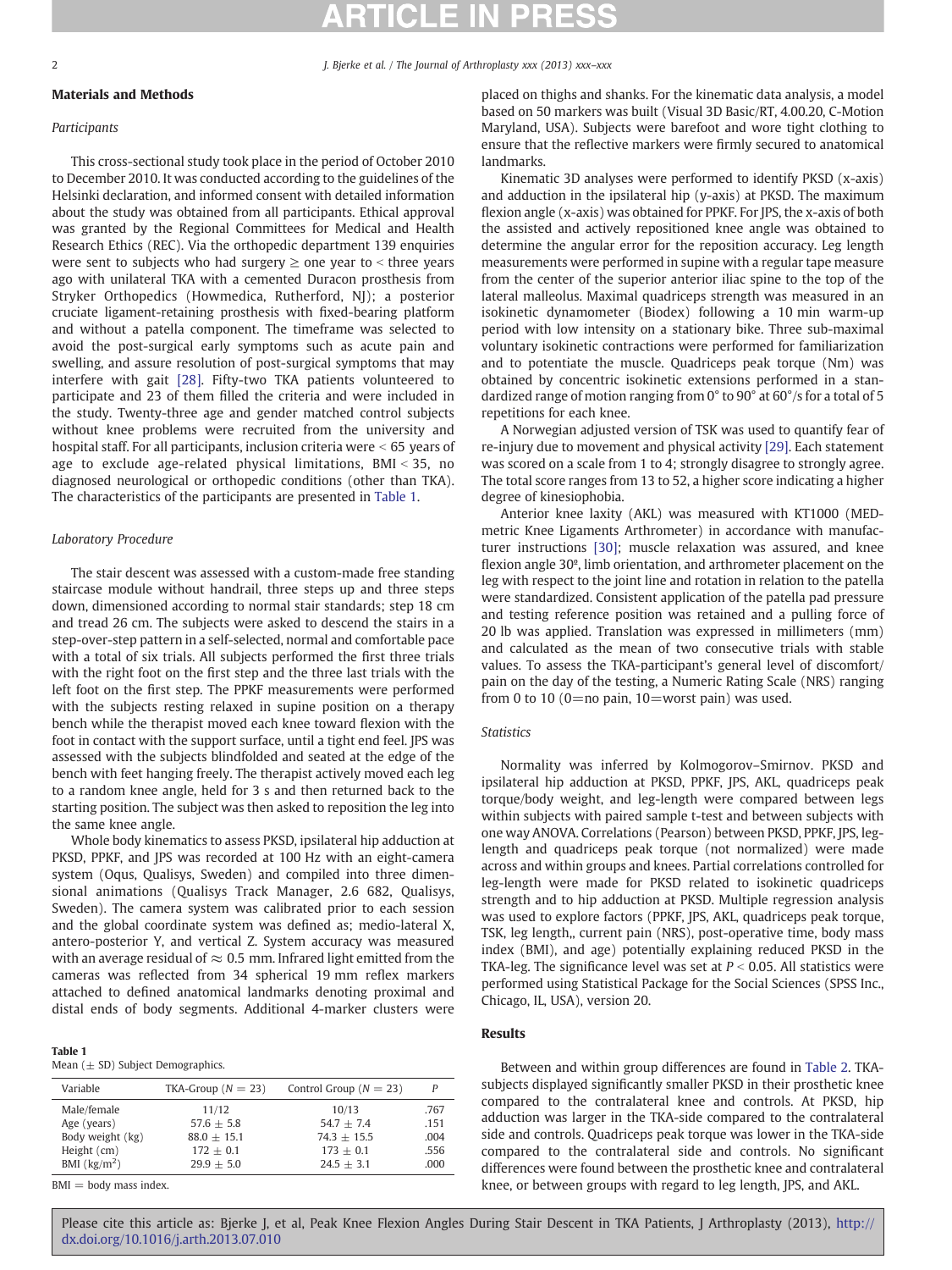### <span id="page-2-0"></span>Table 2

Mean  $(\pm$  SD) Knee Function, Side-to-Side and Group Differences.

|                                 | $TKA-Group (N = 23)$ |                 | Control Group ( $N = 23$ ) | Prosthesis Vs. Both Legs Comb. | Contralateral Vs. Both Legs Comb. |      |
|---------------------------------|----------------------|-----------------|----------------------------|--------------------------------|-----------------------------------|------|
| Variable                        | Prosthesis           | Contralateral   | P                          | Both Legs Combined             | D                                 | D    |
| PKSD X (°)                      | $88.9 + 4.8$         | $96.0 \pm 6.1$  | .000                       | $101.0 + 6.3$                  | .000                              | .010 |
| PPKF $x$ ( $\degree$ )          | $110.5 + 13.0$       | $138.0 + 13.9$  | .000                       | $147.8 + 9.7$                  | .000                              | .008 |
| Hip y at PKSD (adduction) $(°)$ | $7.3 + 6.0$          | $2.1 \pm 6.0$   | .018                       | $1.3 + 4.2$                    | .000                              | .680 |
| Leg length $(cm)$               | $89.4 + 4.2$         | $89.9 + 3.8$    | .224                       | $90.8 + 6.6$                   | .396                              | .557 |
| Quadriceps peak torque (Nm/bw)  | $1.24 \pm 0.40$      | $1.67 \pm 0.43$ | .000                       | $2.07 + 0.33$                  | .000                              | .001 |
| [PS error (°)]                  | $5.3 \pm 5.0$        | $5.7 \pm 3.5$   | .649                       | $4.4 \pm 3.1$                  | .502                              | .212 |
| Anterior knee laxity (mm)       | $5.2 \pm 1.6$        | $5.5 \pm 1.9$   | .535                       | $5.6 + 2.5$                    | .530                              | .935 |
| Fear of movement (TSK)          | $27.8 + 7.7$         |                 | n/a                        | n/a                            | n/a                               | n/a  |
| Pain (NRS)                      | $1.4 + 1.8$          |                 | n/a                        | n/a                            | n/a                               | n/a  |
| Time since TKA (months)         | $19.3 + 8.2$         |                 | n/a                        | n/a                            | n/a                               | n/a  |

 $PKSD$  = peak knee angle descending stairs, PPKF = peak passive knee flexion, JPS = joint position sense (positive indicates overshoot), TSK = Tampa Scale of Kinesiophobia, NRS = numeric rating scale, TKA = total knee arthroplasty,  $n/a$  = not applicable.

As PKSD and quadriceps peak torque differed between groups as well as between legs and as leg length may predict PKSD, correlations were performed to analyze the relationships between these factors (Table 3). Smaller PKSD correlated with longer legs across groups and within the control group. Smaller PKSD correlated also with higher quadriceps peak torque within the control group, whereas higher quadriceps peak torque correlated with larger PKSD across groups. When controlled for leg-length, PKSD and quadriceps torque correlated only across groups. None of these factors correlated within the TKA-group. Hip adduction was positively correlated with PKSD across groups when corrected for leg leg-length. There were no within groups correlations between PKSD and hip adduction.

PPKF was significantly reduced in the prosthetic knee compared to the contralateral knee and to the control group (Table 2). PPKF correlated with PKSD across and within groups and legs. Multiple regression analysis within the TKA-leg ([Table 4](#page-3-0)) showed that only PPKF explained (57%) the variance in PKSD. Notably, quadriceps peak torque did not explain PKSD within the TKA-group.

### Discussion

The results showed smaller PKSD in the TKA-leg compared to controls, corroborating earlier studies [\[2,4](#page-3-0)–6]. Additional within subject comparisons in the present study showed that PKSD was smaller in the TKA-leg compared to the contralateral leg. PKSD in the contralateral leg was also smaller than in controls. The reason for the reduced PKSD in the contralateral knee could be due to influence of the limited PKSD in the prosthetic knee. A further utilization of flexion in the contralateral knee would lead to a very asymmetrical and dysfunctional gait. As expected from earlier studies [\[13\],](#page-3-0) PPKF was

### Table 3

Correlations for Variables Across and Within Groups and Sides.

strongly reduced in the prosthetic knee compared to controls, but also the contralateral knee displayed smaller PPKF than controls. Although the present study did not have access to x-rays of the contralateral knees, it could still be proposed that there exists asymptomatic gonarthrosis limiting knee flexion [\[31\]](#page-4-0). As shown in other studies [\[4](#page-3-0)– [7\],](#page-3-0) TKA-subjects walked with smaller PKSD, although PPKF was sufficient both in the prosthetic knee and in the contralateral knee in order to descend stairs with similar knee flexion as controls. PPKF correlated across groups with PKSD and was the only factor that explained the variance in PKSD in the TKA-leg.

Quadriceps peak torque was considerably lower in the TKA-group compared to controls and, the TKA-leg was weaker than the contralateral leg. In the control group smaller PKSD correlated with longer legs as well as with greater quadriceps torque. This shows that although individuals with longer legs were stronger, they were also able to descend stairs with less knee flexion, as shown when controlled for leg-length the correlation between PKSD and quadriceps peak torque disappeared. In the TKA-group there were no such correlations, indicating that other factors such as reduced PPKF had greater impact on PKSD. Results across groups, however, indicate that quadriceps peak torque may be an important factor for normal stair descent. Studies on elderly have shown that stair negotiation requires knee extensor moments in excess of the maximum isometric muscle strength available and that stair decent exceeds maximal isometric capacity [\[32\].](#page-4-0) No comparable studies have explored the relationship between strength and stair gait in TKA-subjects, but findings for flat surface gait show correlations between asymmetric peak knee flexion and quadriceps strength three months after surgery [\[13,23\].](#page-3-0) Gait asymmetry seems to disappear over time while strength asymmetry still persists, suggesting that there may be a strength threshold when gait symmetry is no longer affected [\[13\]](#page-3-0). Reduced PPKF and

| <b>Correlated Variables</b>                     | Across Groups<br>and Sides<br>$df = 79$ |                  | Control Group<br><b>Both Legs</b><br>Combined<br>$df = 19$ |                  | TKA-Group<br>Prosthesis<br>$df = 18$ |      | TKA-Group<br>Contralateral<br>$df = 18$ |         |
|-------------------------------------------------|-----------------------------------------|------------------|------------------------------------------------------------|------------------|--------------------------------------|------|-----------------------------------------|---------|
| Partial correlations, zero order                | $R^2$                                   | $\boldsymbol{P}$ | $R^2$                                                      | $\boldsymbol{P}$ | $R^2$                                | P    | $R^2$                                   | P       |
| PKSD*leg-length                                 | $-.219$                                 | .049             | $-.634$                                                    | .002             | .023                                 | .923 | .315                                    | .177    |
| PKSD*quadriceps peak torque                     | .229                                    | .040             | $-.647$                                                    | .002             | .268                                 | .254 | $-.107$                                 | .655    |
| PKSD*hip adduction at PKSD                      | $-.259$                                 | .020             | .115                                                       | .620             | .207                                 | .382 | .034                                    | .886    |
| Leg-length*quadriceps peak torque               | .176                                    | .116             | .752                                                       | < 0.001          | .247                                 | .294 | .356                                    | .123    |
| Partial correlations, controlled for leg length | $df = 78$                               |                  | $df = 17$                                                  |                  | $df = 16$                            |      | $df = 16$                               |         |
| PKSD*quadriceps peak torque                     | .279                                    | .012             | $-.405$                                                    | .085             | .281                                 | .259 | $-.281$                                 | .258    |
| PKSD*hip adduction at PKSD                      | $-.281$                                 | .011             | $-.086$                                                    | .725             | .218                                 | .385 | .081                                    | .748    |
| Bivariate correlations                          | $n = 90$                                |                  | $n = 46$                                                   |                  | $n = 22$                             |      | $n = 22$                                |         |
| PKSD*PPKF                                       | .762                                    | < 0.001          | .428                                                       | .003             | .674                                 | .001 | .688                                    | < 0.001 |

 $PKSD$  = peak knee angle descending stairs,  $PPKF$  = peak passive knee flexion.

Please cite this article as: Bjerke J, et al, Peak Knee Flexion Angles During Stair Descent in TKA Patients, J Arthroplasty (2013), [http://](http://dx.doi.org/10.1016/j.arth.2013.07.010) [dx.doi.org/10.1016/j.arth.2013.07.010](http://dx.doi.org/10.1016/j.arth.2013.07.010)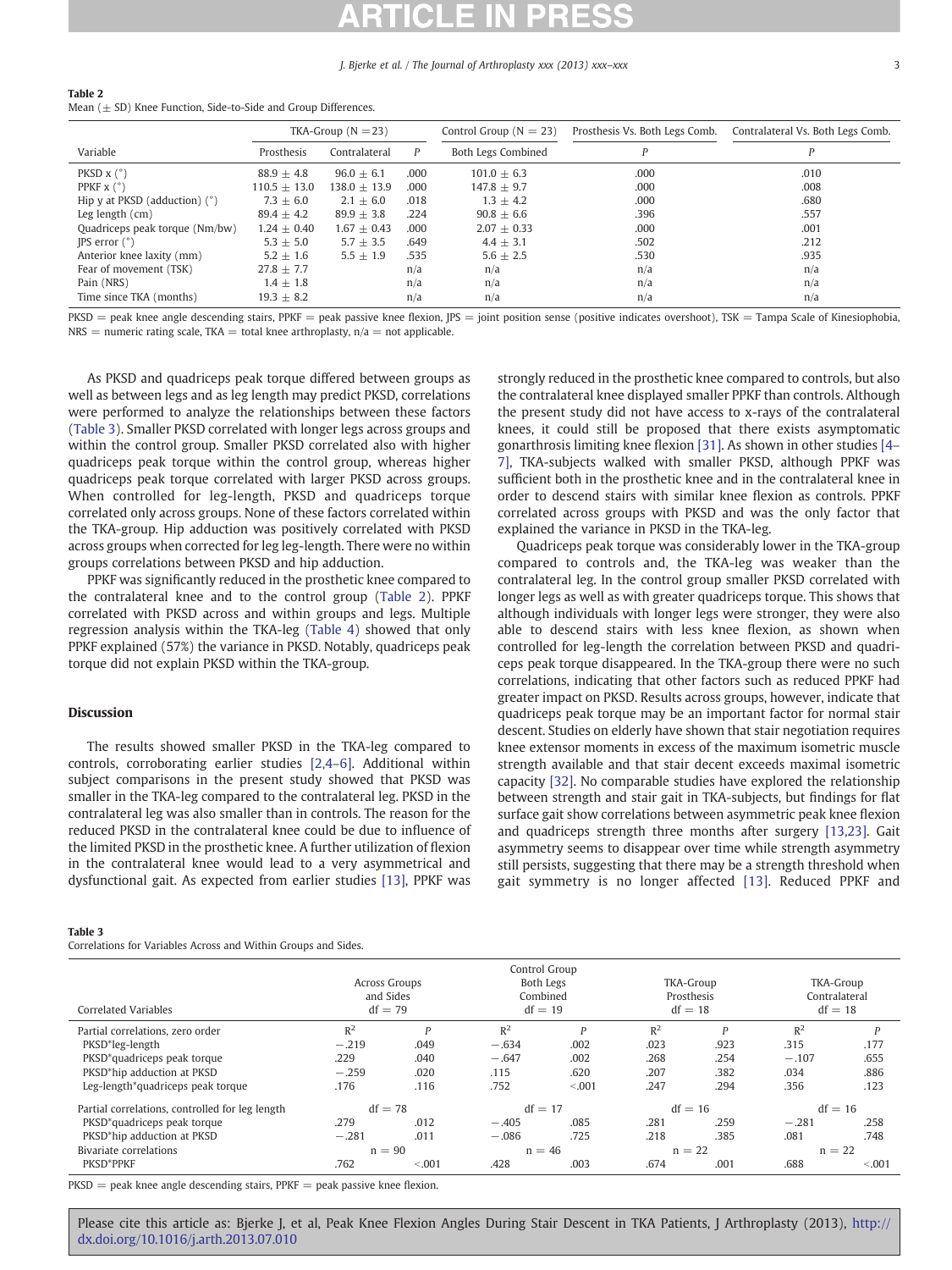# <span id="page-3-0"></span>Table 4

Standard Linear Regression Analysis of TKA Side Using PKSD as the Dependent Variable.

| Predictor Variable          | ß       |      |
|-----------------------------|---------|------|
| Age $(y)$                   | .202    | .228 |
| Fear of movement (TSK)      | .026    | .905 |
| PPKF (°)                    | .794    | .001 |
| Quadriceps peak torque (Nm) | .223    | .267 |
| Anterior knee laxity (mm)   | $-.189$ | .364 |
| Pain (NRS)                  | .043    | .862 |
| Time since TKA (months)     | .357    | .069 |
| Leg length $(cm)$           | .108    | .588 |
| <b>IPS</b> error            | $-.239$ | .306 |
| <b>BMI</b>                  | .005    | .978 |

β is the standardized partial-regression coefficient. Model with all independent variables (adjusted  $R^2 = 0.568$ ), PKSD = peak knee angle descending stairs, PPKF = peak passive knee flexion, TSK = Tampa Scale of Kinesiophobia, NRS = numeric rating scale, TKA = total knee arthroplasty, JPS = joint position sense, BMI = body mass index.

insufficient quadriceps torque may, in spite of no direct correlation between PKSD and the latter in the TKA-group, contribute to explain smaller PKSD in the present study, as reduced PPKF may affect the length–tension relationship of the quadriceps with considerable weakening of muscle force near full flexion. With reduced PPKF follows reduced muscle length, and optimal myofibril cross binding is likely reduced to a smaller part of ROM. This is based on the fact that PPKF is larger in healthy knees. Thus healthy knees will exhibit a higher force generating capacity especially near PKSD due to a more optimal length–tension relationship [\[33\].](#page-4-0)

Hip adduction was considerably larger in the TKA-side compared to the controls as well as to the contralateral side. Across groups, smaller PKSD was related to greater hip adduction. This suggests that greater hip adduction compensated for reduced PKSD, or possibly that increased hip adduction depends on weakness of the hip muscles in general and abductors in particular as shown by Piva et al [14]. There were however no correlations between PKSD and hip adduction within groups. The effect may have been attenuated, at least in part, due to leg-length, as the correlation becomes stronger when controlled for leg-length. In stair decent, hip adduction may compensate for short legs when normal knee flexion does not suffice.

The TSK-score indicated a medium degree of kinesiophobia, similar to other studies that found TSK [\[34\]](#page-4-0) to correlate with function assessed by WOMAC. This suggests that medium fear of movement did not impact the physical challenge of stair descent in the TKAsubjects. Similar to TSK-scores, the level of pain reported in the present study was low and with little variance, and thus did not contribute to explain the observed smaller PKSD. Low pain was also in line with findings in other studies [7,22]. Nor did AKL explain reduced PKSD. The TKA-subjects in the present study displayed optimal AKLrange, 5–10 mm, in the prosthetic knee in agreement with the Knee Society Score [9]. Furthermore, there were no differences in leg-length within or between groups that potentially could explain differences in PKSD between or within groups. Leg-length did however, correlate with PKSD in controls but not in the TKA group, suggesting that other factors were more important, such as PPKF. In agreement with earlier studies [\[35\]](#page-4-0), JPS revealed no significant differences in reposition accuracy between the legs or groups, and did not contribute to explain PKSD. In spite of a significantly heavier TKA group, BMI did not contribute to explain PKSD.

In conclusion, only PPKF, although sufficient to allow uncompensated stair descent, explained smaller PKSD in the TKA-group. Reduced quadriceps peak torque may contribute to PKSD. In spite of not being correlated to PKSD within the TKA-group it was correlated across groups, as PKSD was considerably smaller and quadriceps peak torque lower in the prosthetic knee compared to the contralateral knee and controls. A combination of reduced PPKF and quadriceps peak torque may affect the length–tension relationship in the muscle with considerable weakness close to full flexion and explain why TKAsubjects did not use the sufficient PPKF to descend stairs without compensation. Increased hip adduction in the TKA-group indicated a compensation for reduced PKSD or reduced hip abductor strength or possibly both.

### References

- 1. [Milner CE. Is gait normal after total knee arthroplasty? Systematic review of the](http://refhub.elsevier.com/S0883-5403(13)00514-7/rf0005) [literature. J Orthop Sci 2009;14\(1\):114.](http://refhub.elsevier.com/S0883-5403(13)00514-7/rf0005)
- 2. [Andriacchi TP, Galante JO, Fermier RW. The in](http://refhub.elsevier.com/S0883-5403(13)00514-7/rf0010)fluence of total knee-replacement [design on walking and stair-climbing. J Bone Joint Surg Am 1982;64\(9\):1328.](http://refhub.elsevier.com/S0883-5403(13)00514-7/rf0010)
- 3. [Andriacchi TP, Andersson GB, Fermier RW, et al. A study of lower-limb mechanics](http://refhub.elsevier.com/S0883-5403(13)00514-7/rf0015) [during stair-climbing. J Bone Joint Surg Am 1980;62\(5\):749.](http://refhub.elsevier.com/S0883-5403(13)00514-7/rf0015)
- 4. [Jevsevar DS, Riley PO, Hodge WA, et al. Knee kinematics and kinetics during](http://refhub.elsevier.com/S0883-5403(13)00514-7/rf0020) [locomotor activities of daily living in subjects with knee arthroplasty and in healthy](http://refhub.elsevier.com/S0883-5403(13)00514-7/rf0020) [control subjects. Phys Ther 1993;73\(4\):229.](http://refhub.elsevier.com/S0883-5403(13)00514-7/rf0020)
- 5. [Wilson SA, McCann PD, Gotlin RS, et al. Comprehensive gait analysis in posterior](http://refhub.elsevier.com/S0883-5403(13)00514-7/rf0025)[stabilized knee arthroplasty. J Arthroplasty 1996;11\(4\):359.](http://refhub.elsevier.com/S0883-5403(13)00514-7/rf0025)
- 6. [Catani F, Benedetti MG, De Felice R, et al. Mobile and](http://refhub.elsevier.com/S0883-5403(13)00514-7/rf0030) fixed bearing total knee [prosthesis functional comparison during stair climbing. Clin Biomech \(Bristol,](http://refhub.elsevier.com/S0883-5403(13)00514-7/rf0030) [Avon\) 2003;18\(5\):410.](http://refhub.elsevier.com/S0883-5403(13)00514-7/rf0030)
- 7. [Yong CK, Choon DS, Soon HC. Midterm outcome of the Duracon total knee](http://refhub.elsevier.com/S0883-5403(13)00514-7/rf0035) [arthroplasty. J Orthop Surg \(Hong Kong\) 2008;16\(2\):197.](http://refhub.elsevier.com/S0883-5403(13)00514-7/rf0035)
- 8. [Warren PJ, Olanlokun TK, Cobb AG, et al. Laxity and function in knee replacements.](http://refhub.elsevier.com/S0883-5403(13)00514-7/rf0040) [A comparative study of three prosthetic designs. Clin Orthop Relat Res 1994\(305\):](http://refhub.elsevier.com/S0883-5403(13)00514-7/rf0040) [200.](http://refhub.elsevier.com/S0883-5403(13)00514-7/rf0040)
- 9. [Jones DP, Locke C, Pennington J, et al. The effect of sagittal laxity on function after](http://refhub.elsevier.com/S0883-5403(13)00514-7/rf0045) [posterior cruciate-retaining total knee replacement. J Arthroplasty 2006;21\(5\):](http://refhub.elsevier.com/S0883-5403(13)00514-7/rf0045) [719.](http://refhub.elsevier.com/S0883-5403(13)00514-7/rf0045)
- 10. [Victor J, Banks S, Bellemans J. Kinematics of posterior cruciate ligament-retaining](http://refhub.elsevier.com/S0883-5403(13)00514-7/rf0050) [and -substituting total knee arthroplasty: a prospective randomised outcome](http://refhub.elsevier.com/S0883-5403(13)00514-7/rf0050) [study. J Bone Joint Surg Br 2005;87\(5\):646.](http://refhub.elsevier.com/S0883-5403(13)00514-7/rf0050)
- 11. [Berth A, Urbach D, Awiszus F. Improvement of voluntary quadriceps muscle](http://refhub.elsevier.com/S0883-5403(13)00514-7/rf0055) [activation after total knee arthroplasty. Arch Phys Med Rehabil 2002;83\(10\):1432.](http://refhub.elsevier.com/S0883-5403(13)00514-7/rf0055)
- 12. [Silva M, Shepherd EF, Jackson WO, et al. Knee strength after total knee arthroplasty.](http://refhub.elsevier.com/S0883-5403(13)00514-7/rf0060) [J Arthroplasty 2003;18\(5\):605.](http://refhub.elsevier.com/S0883-5403(13)00514-7/rf0060)
- 13. [Yoshida Y, Mizner RL, Ramsey DK, et al. Examining outcomes from total knee](http://refhub.elsevier.com/S0883-5403(13)00514-7/rf0065) [arthroplasty and the relationship between quadriceps strength and knee function](http://refhub.elsevier.com/S0883-5403(13)00514-7/rf0065) [over time. Clin Biomech \(Bristol, Avon\) 2008;23\(3\):320.](http://refhub.elsevier.com/S0883-5403(13)00514-7/rf0065)
- 14. [Piva SR, Teixeira PE, Almeida GJ, et al. Contribution of hip abductor strength to](http://refhub.elsevier.com/S0883-5403(13)00514-7/rf0070) [physical function in patients with total knee arthroplasty. Phys Ther 2011;91\(2\):](http://refhub.elsevier.com/S0883-5403(13)00514-7/rf0070) [225.](http://refhub.elsevier.com/S0883-5403(13)00514-7/rf0070)
- 15. [Monticone M, Ferrante S, Rocca B, et al. Home-based functional exercises aimed at](http://refhub.elsevier.com/S0883-5403(13)00514-7/rf0075) [managing kinesiophobia contribute to improving disability and quality of life of](http://refhub.elsevier.com/S0883-5403(13)00514-7/rf0075) [patients undergoing total knee arthroplasty: a randomized controlled trial. Arch](http://refhub.elsevier.com/S0883-5403(13)00514-7/rf0075) [Phys Med Rehabil 2013;94\(2\):231.](http://refhub.elsevier.com/S0883-5403(13)00514-7/rf0075)
- 16. [Barrett DS, Cobb AG, Bentley G. Joint proprioception in normal, osteoarthritic and](http://refhub.elsevier.com/S0883-5403(13)00514-7/rf0080) [replaced knees. J Bone Joint Surg Br 1991;73\(1\):53.](http://refhub.elsevier.com/S0883-5403(13)00514-7/rf0080)
- 17. [Vaidya SV, Patel MR, Panghate AN, et al. Total knee arthroplasty: limb length](http://refhub.elsevier.com/S0883-5403(13)00514-7/rf0085) [discrepancy and functional outcome. Indian J Orthop 2010;44\(3\):300.](http://refhub.elsevier.com/S0883-5403(13)00514-7/rf0085)
- 18. [Gadinsky NE, Ehrhardt JK, Urband C, et al. Effect of body mass index on range of](http://refhub.elsevier.com/S0883-5403(13)00514-7/rf0090) [motion and manipulation after total knee arthroplasty. J Arthroplasty 2011;26\(8\):](http://refhub.elsevier.com/S0883-5403(13)00514-7/rf0090) [1194.](http://refhub.elsevier.com/S0883-5403(13)00514-7/rf0090)
- 19. [Jarvenpaa J, Kettunen J, Kroger H, et al. Obesity may impair the early outcome of](http://refhub.elsevier.com/S0883-5403(13)00514-7/rf0095) total knee arthroplasty. Scand J Surg 2010;99(1):45
- 20. [Zeni Jr JA, Snyder-Mackler L. Most patients gain weight in the 2 years after total](http://refhub.elsevier.com/S0883-5403(13)00514-7/rf0100) [knee arthroplasty: comparison to a healthy control group. Osteoarthritis Cartilage](http://refhub.elsevier.com/S0883-5403(13)00514-7/rf0100) [2010;18\(4\):510.](http://refhub.elsevier.com/S0883-5403(13)00514-7/rf0100)
- 21. [Smith AJ, Lloyd DG, Wood DJ. Pre-surgery knee joint loading patterns during](http://refhub.elsevier.com/S0883-5403(13)00514-7/rf0105) [walking predict the presence and severity of anterior knee pain after total knee](http://refhub.elsevier.com/S0883-5403(13)00514-7/rf0105) [arthroplasty. J Orthop Res 2004;22\(2\):260.](http://refhub.elsevier.com/S0883-5403(13)00514-7/rf0105)
- 22. [Bourne RB, Chesworth BM, Davis AM, et al. Patient satisfaction after total knee](http://refhub.elsevier.com/S0883-5403(13)00514-7/rf0110) arthroplasty: who is satisfi[ed and who is not? Clin Orthop Relat Res 2010;468\(1\):](http://refhub.elsevier.com/S0883-5403(13)00514-7/rf0110) [57.](http://refhub.elsevier.com/S0883-5403(13)00514-7/rf0110)
- 23. [Mizner RL, Petterson SC, Snyder-Mackler L. Quadriceps strength and the time](http://refhub.elsevier.com/S0883-5403(13)00514-7/rf0115) [course of functional recovery after total knee arthroplasty. J Orthop Sports Phys](http://refhub.elsevier.com/S0883-5403(13)00514-7/rf0115) [Ther 2005;35\(7\):424.](http://refhub.elsevier.com/S0883-5403(13)00514-7/rf0115)
- 24. [Saywell N, Taylor D, Boocock M. During step descent, older adults exhibit decreased](http://refhub.elsevier.com/S0883-5403(13)00514-7/rf0120) [knee range of motion and increased vastus lateralis muscle activity. Gait Posture](http://refhub.elsevier.com/S0883-5403(13)00514-7/rf0120) [2012;36\(3\):490.](http://refhub.elsevier.com/S0883-5403(13)00514-7/rf0120)
- 25. [Hicks-Little CA, Peindl RD, Fehring TK, et al. Temporal](http://refhub.elsevier.com/S0883-5403(13)00514-7/rf0125)–spatial gait adaptations [during stair ascent and descent in patients with knee osteoarthritis. J Arthroplasty](http://refhub.elsevier.com/S0883-5403(13)00514-7/rf0125) [2012;27\(6\):1183.](http://refhub.elsevier.com/S0883-5403(13)00514-7/rf0125)
- 26. [McMahon M, Block JA. The risk of contralateral total knee arthroplasty after knee](http://refhub.elsevier.com/S0883-5403(13)00514-7/rf0130) [replacement for osteoarthritis. J Rheumatol 1822;30\(8\):2003.](http://refhub.elsevier.com/S0883-5403(13)00514-7/rf0130)
- 27. [Saari T, Tranberg R, Zugner R, et al. Total knee replacement in](http://refhub.elsevier.com/S0883-5403(13)00514-7/rf0135)fluences both knee [and hip joint kinematics during stair climbing. Int Orthop 2004;28\(2\):82.](http://refhub.elsevier.com/S0883-5403(13)00514-7/rf0135)
- 28. [Andriacchi TP. Dynamics of pathological motion: applied to the anterior cruciate](http://refhub.elsevier.com/S0883-5403(13)00514-7/rf0140) defi[cient knee. J Biomech 1990;23\(Suppl 1\):99.](http://refhub.elsevier.com/S0883-5403(13)00514-7/rf0140)
- 29. [Vlaeyen JW, Linton SJ. Fear-avoidance and its consequences in chronic musculo](http://refhub.elsevier.com/S0883-5403(13)00514-7/rf0145)[skeletal pain: a state of the art. Pain 2000;85\(3\):317.](http://refhub.elsevier.com/S0883-5403(13)00514-7/rf0145)

Please cite this article as: Bjerke J, et al, Peak Knee Flexion Angles During Stair Descent in TKA Patients, J Arthroplasty (2013), [http://](http://dx.doi.org/10.1016/j.arth.2013.07.010) [dx.doi.org/10.1016/j.arth.2013.07.010](http://dx.doi.org/10.1016/j.arth.2013.07.010)